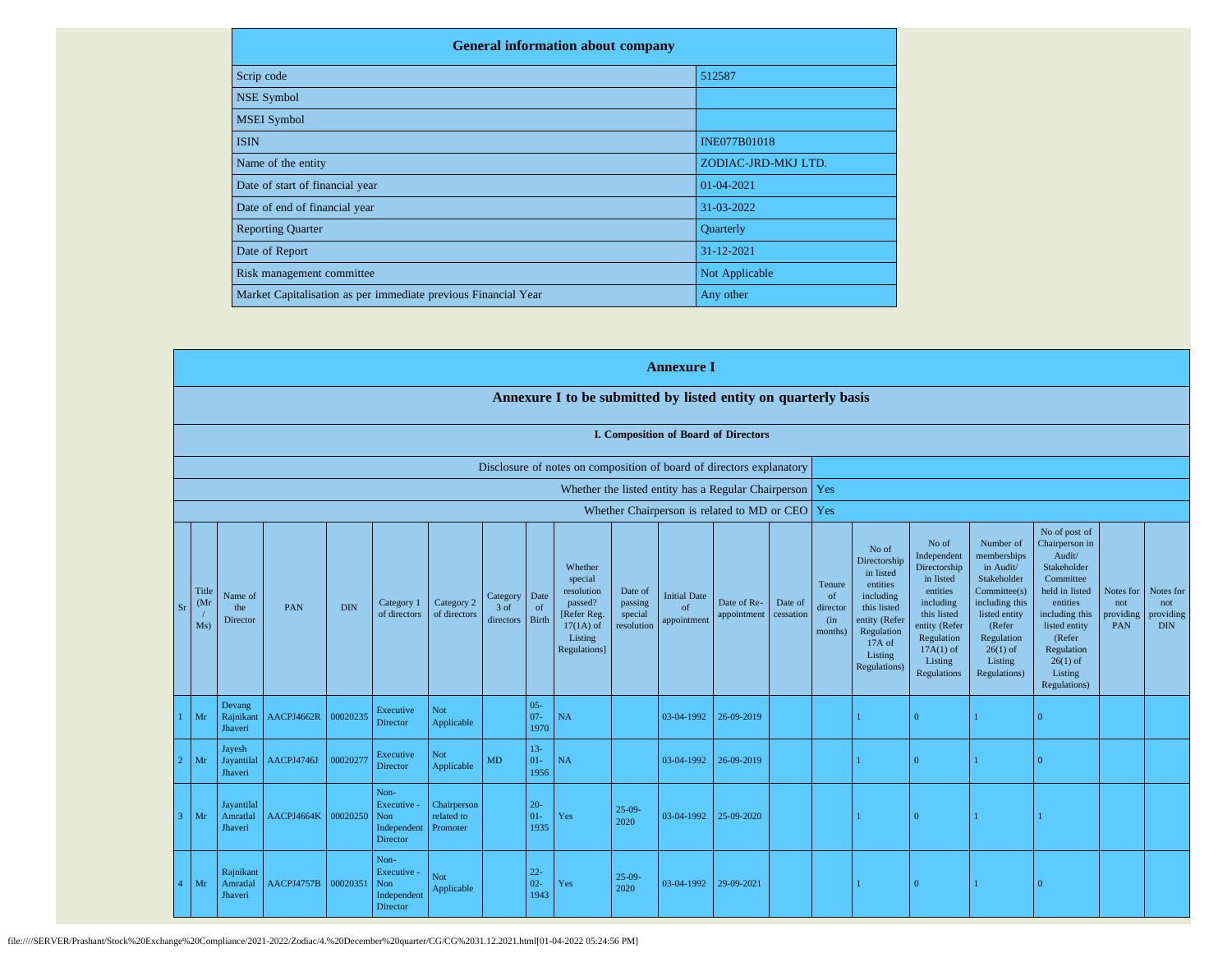|    |                                   |                                        |            |            |                                                       |                                        |                   |                          | <b>I. Composition of Board of Directors</b>                                                          |                                             |                                          |                            |                      |                                                       |                                                                                                                                                |                                                                                                                                                                      |                                                                                                                                                                          |                                                                                                                                                                                                               |                                      |                                             |
|----|-----------------------------------|----------------------------------------|------------|------------|-------------------------------------------------------|----------------------------------------|-------------------|--------------------------|------------------------------------------------------------------------------------------------------|---------------------------------------------|------------------------------------------|----------------------------|----------------------|-------------------------------------------------------|------------------------------------------------------------------------------------------------------------------------------------------------|----------------------------------------------------------------------------------------------------------------------------------------------------------------------|--------------------------------------------------------------------------------------------------------------------------------------------------------------------------|---------------------------------------------------------------------------------------------------------------------------------------------------------------------------------------------------------------|--------------------------------------|---------------------------------------------|
|    |                                   |                                        |            |            |                                                       |                                        |                   |                          | Disclosure of notes on composition of board of directors explanatory                                 |                                             |                                          |                            |                      |                                                       |                                                                                                                                                |                                                                                                                                                                      |                                                                                                                                                                          |                                                                                                                                                                                                               |                                      |                                             |
|    |                                   |                                        |            |            |                                                       |                                        |                   |                          | Whether the listed entity has a Regular Chairperson                                                  |                                             |                                          |                            |                      |                                                       |                                                                                                                                                |                                                                                                                                                                      |                                                                                                                                                                          |                                                                                                                                                                                                               |                                      |                                             |
| Sr | Title<br>(M <sub>1</sub> )<br>Ms) | Name of the<br>Director                | PAN        | <b>DIN</b> | Category 1<br>of directors                            | Category 2 Category<br>of<br>directors | 3 of<br>directors | Date<br>of<br>Birth      | Whether<br>special<br>resolution<br>passed?<br>[Refer Reg.<br>$17(1A)$ of<br>Listing<br>Regulations] | Date of<br>passing<br>special<br>resolution | <b>Initial Date</b><br>of<br>appointment | Date of Re-<br>appointment | Date of<br>cessation | Tenure<br><sub>of</sub><br>director<br>(in<br>months) | No of<br>Directorship<br>in listed<br>entities<br>including<br>this listed<br>entity (Refer<br>Regulation<br>17A of<br>Listing<br>Regulations) | No of<br>Independent<br>Directorship<br>in listed<br>entities<br>including<br>this listed<br>entity<br>(Refer<br>Regulation<br>$17A(1)$ of<br>Listing<br>Regulations | Number of<br>memberships<br>in Audit/<br>Stakeholder<br>Committee(s)<br>including<br>this listed<br>entity (Refer<br>Regulation<br>$26(1)$ of<br>Listing<br>Regulations) | No of post<br>of<br>Chairperson<br>in Audit/<br>Stakeholder<br>Committee<br>held in<br>listed<br>entities<br>including<br>this listed<br>entity (Refer<br>Regulation<br>$26(1)$ of<br>Listing<br>Regulations) | Notes for<br>not<br>providing<br>PAN | Notes for<br>not<br>providing<br><b>DIN</b> |
|    | Mrs                               | Neeta Jayesh<br>Jhaveri                | AAEPJ9832F | 01131017   | Non-<br>Executive -<br>Non<br>Independent<br>Director | Not<br>Applicable                      |                   | $22 -$<br>$03 -$<br>1957 | NA                                                                                                   |                                             | 28-01-2011                               | 20-09-2019                 |                      |                                                       |                                                                                                                                                | $\Omega$                                                                                                                                                             | $\Omega$                                                                                                                                                                 |                                                                                                                                                                                                               |                                      |                                             |
| б. | Mr                                | Hasmukh<br>Bachubhai<br><b>Thakker</b> | AAAPT3984A | 03351903   | Non-<br>Executive -<br>Independent<br>Director        | Not<br>Applicable                      |                   | $05 -$<br>$03 -$<br>1955 | NA                                                                                                   |                                             | 16-06-2017                               | 16-07-2017                 |                      | 55                                                    |                                                                                                                                                |                                                                                                                                                                      |                                                                                                                                                                          |                                                                                                                                                                                                               |                                      |                                             |
|    | Mr                                | Uday<br>Subhaschandra<br>Shah          | ABKPS9266M | 07679833   | Non-<br>Executive -<br>Independent<br>Director        | Not<br>Applicable                      |                   | $10-$<br>$09 -$<br>1971  | NA                                                                                                   |                                             | 30-01-2017                               | 30-01-2017                 |                      | 59                                                    |                                                                                                                                                |                                                                                                                                                                      | $\Omega$                                                                                                                                                                 | $\Omega$                                                                                                                                                                                                      |                                      |                                             |
| 8  | Mr                                | <b>Jindat Kalidas</b><br>Mehta         | AFCPM5710N | 00020303   | Non-<br>Executive -<br>Independent<br>Director        | Not<br>Applicable                      |                   | $07 -$<br>08-<br>1964    | NA                                                                                                   |                                             | 16-06-2017                               | 16-06-2017                 |                      | 54                                                    |                                                                                                                                                |                                                                                                                                                                      |                                                                                                                                                                          |                                                                                                                                                                                                               |                                      |                                             |

|      | <b>I. Composition of Board of Directors</b> |                                                                      |     |            |                            |                                        |                         |             |                                                                                                       |                                             |                                                  |                            |                      |                                                        |                                                                                                                                                |                                                                                                                                                                      |                                                                                                                                                                          |                                                                                                                                                                                                                          |                                             |                                             |
|------|---------------------------------------------|----------------------------------------------------------------------|-----|------------|----------------------------|----------------------------------------|-------------------------|-------------|-------------------------------------------------------------------------------------------------------|---------------------------------------------|--------------------------------------------------|----------------------------|----------------------|--------------------------------------------------------|------------------------------------------------------------------------------------------------------------------------------------------------|----------------------------------------------------------------------------------------------------------------------------------------------------------------------|--------------------------------------------------------------------------------------------------------------------------------------------------------------------------|--------------------------------------------------------------------------------------------------------------------------------------------------------------------------------------------------------------------------|---------------------------------------------|---------------------------------------------|
|      |                                             | Disclosure of notes on composition of board of directors explanatory |     |            |                            |                                        |                         |             |                                                                                                       |                                             |                                                  |                            |                      |                                                        |                                                                                                                                                |                                                                                                                                                                      |                                                                                                                                                                          |                                                                                                                                                                                                                          |                                             |                                             |
|      |                                             | Whether the listed entity has a Regular Chairperson                  |     |            |                            |                                        |                         |             |                                                                                                       |                                             |                                                  |                            |                      |                                                        |                                                                                                                                                |                                                                                                                                                                      |                                                                                                                                                                          |                                                                                                                                                                                                                          |                                             |                                             |
| - Sr | Title<br>(M <sub>I</sub> )<br>Ms)           | Name of<br>the<br>Director                                           | PAN | <b>DIN</b> | Category 1<br>of directors | Category 2 Category<br>of<br>directors | 3 of<br>directors Birth | Date<br>-of | Whether<br>special<br>resolution<br>passed?<br>[Refer Reg.]<br>$17(1A)$ of<br>Listing<br>Regulations] | Date of<br>passing<br>special<br>resolution | <b>Initial Date</b><br>$\alpha$ f<br>appointment | Date of Re-<br>appointment | Date of<br>cessation | Tenure<br><sup>of</sup><br>director<br>(in)<br>months) | No of<br>Directorship<br>in listed<br>entities<br>including<br>this listed<br>entity (Refer<br>Regulation<br>17A of<br>Listing<br>Regulations) | No of<br>Independent<br>Directorship<br>in listed<br>entities<br>including<br>this listed<br>entity<br>(Refer<br>Regulation<br>$17A(1)$ of<br>Listing<br>Regulations | Number of<br>memberships<br>in Audit/<br>Stakeholder<br>Committee(s)<br>including<br>this listed<br>entity (Refer<br>Regulation<br>$26(1)$ of<br>Listing<br>Regulations) | No of post<br><sup>of</sup><br>Chairperson<br>in Audit/<br>Stakeholder<br>Committee<br>held in<br>listed<br>entities<br>including<br>this listed<br>entity (Refer<br>Regulation<br>$26(1)$ of<br>Listing<br>Regulations) | Notes for<br>not<br>providing<br><b>PAN</b> | Notes for<br>not<br>providing<br><b>DIN</b> |
|      |                                             | Mohit                                                                |     |            | Non-                       |                                        |                         | $12 -$      |                                                                                                       |                                             |                                                  |                            |                      |                                                        |                                                                                                                                                |                                                                                                                                                                      |                                                                                                                                                                          |                                                                                                                                                                                                                          |                                             |                                             |

file:////SERVER/Prashant/Stock%20Exchange%20Compliance/2021-2022/Zodiac/4.%20December%20quarter/CG/CG%2031.12.2021.html[01-04-2022 05:24:56 PM]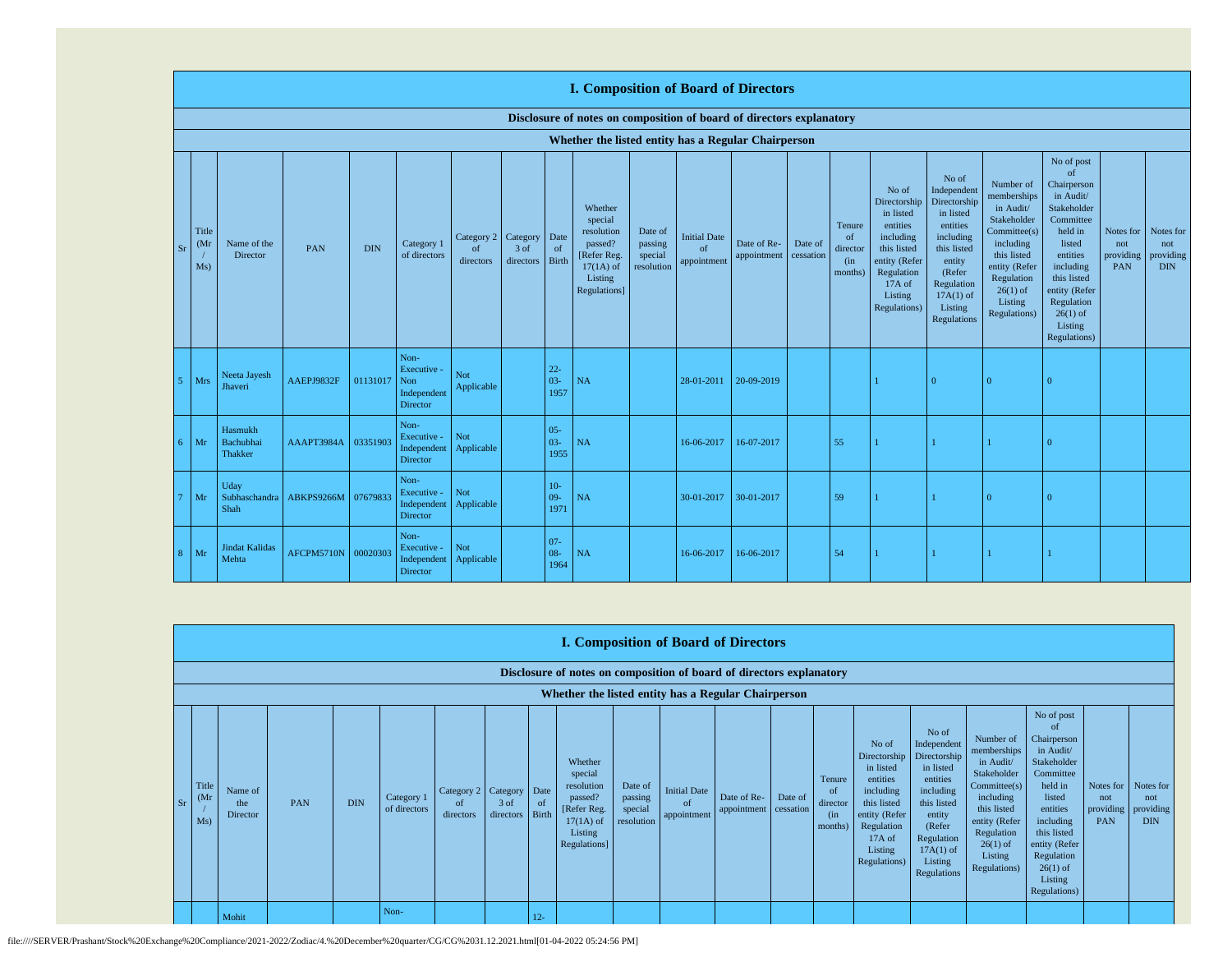| $9$ Mr | Kiran<br>Thakur     | BJJPT3952K 08487825 Independent Applicable             | Executive - Not<br>Director |  | $12 -$<br>1996           | <b>NA</b> | $06-08-2019$ 06-08-2019 |  | 29 |  |  |  |
|--------|---------------------|--------------------------------------------------------|-----------------------------|--|--------------------------|-----------|-------------------------|--|----|--|--|--|
|        | Sheela<br>Kadechkar | Mrs Somnath AAEPK7784K 06862410 Independent Applicable | Non-<br>Director            |  | $22 -$<br>$11 -$<br>1951 | <b>NA</b> | $06-08-2019$ 06-08-2019 |  | 29 |  |  |  |

|                | <b>Audit Committee Details</b> |                              |                                                       |                            |                        |                      |                |
|----------------|--------------------------------|------------------------------|-------------------------------------------------------|----------------------------|------------------------|----------------------|----------------|
|                |                                |                              | Whether the Audit Committee has a Regular Chairperson |                            | Yes                    |                      |                |
| <b>Sr</b>      | <b>DIN</b><br>Number           | Name of Committee<br>members | Category 1 of directors                               | Category 2 of<br>directors | Date of<br>Appointment | Date of<br>Cessation | <b>Remarks</b> |
|                | 00020303                       | Jindat Kalidas Mehta         | Non-Executive - Independent<br>Director               | Chairperson                | 16-06-2017             |                      |                |
| $\overline{2}$ | 06862410                       | Sheela Somnath<br>Kadechkar  | Non-Executive - Independent<br><b>Director</b>        | Member                     | 06-08-2019             |                      |                |
| 3              | 08487825                       | <b>Mohit Kiran Thakur</b>    | Non-Executive - Independent<br><b>Director</b>        | Member                     | 06-08-2019             |                      |                |

|            |                                  | Nomination and remuneration committee |                                                                             |                            |                        |                      |         |
|------------|----------------------------------|---------------------------------------|-----------------------------------------------------------------------------|----------------------------|------------------------|----------------------|---------|
|            |                                  |                                       | Whether the Nomination and remuneration committee has a Regular Chairperson |                            | Yes                    |                      |         |
| <b>Sr</b>  | <b>DIN</b><br>Number             | Name of Committee<br>members          | Category 1 of directors                                                     | Category 2 of<br>directors | Date of<br>Appointment | Date of<br>Cessation | Remarks |
|            | 03351903                         | Hasmukh Bachubhai<br>Thakker          | Non-Executive - Independent<br><b>Director</b>                              | Chairperson                | 16-06-2017             |                      |         |
| $\sqrt{2}$ | Jindat Kalidas Mehta<br>00020303 |                                       | Non-Executive - Independent<br><b>Director</b>                              | Member                     | 16-06-2017             |                      |         |
|            | 06862410                         | Sheela Somnath<br>Kadechkar           | Non-Executive - Independent<br><b>Director</b>                              | Member                     | 06-08-2019             |                      |         |

|                |                      | <b>Stakeholders Relationship Committee</b> |                                                                           |                            |                        |                      |                |
|----------------|----------------------|--------------------------------------------|---------------------------------------------------------------------------|----------------------------|------------------------|----------------------|----------------|
|                |                      |                                            | Whether the Stakeholders Relationship Committee has a Regular Chairperson |                            | Yes                    |                      |                |
| Sr             | <b>DIN</b><br>Number | Name of Committee<br>members               | Category 1 of directors                                                   | Category 2 of<br>directors | Date of<br>Appointment | Date of<br>Cessation | <b>Remarks</b> |
|                | 00020250             | Jayantilal Amratlal<br>Jhaveri             | Non-Executive - Non<br><b>Independent Director</b>                        | Chairperson                | $30-01-2002$           |                      |                |
|                | 00020351             | Rajnikant Amratlal<br>Jhaveri              | Non-Executive - Non<br><b>Independent Director</b>                        | Member                     | $30-01-2002$           |                      |                |
| 3              | 00020235             | Devang Rajnikant<br>Jhaveri                | <b>Executive Director</b>                                                 | Member                     | $30-01-2002$           |                      |                |
| $\overline{4}$ | 00020277             | Jayesh Jayantilal<br><b>Jhaveri</b>        | <b>Executive Director</b>                                                 | Member                     | 30-01-2002             |                      |                |
| 5              | 03351903             | Hasmukh Bachubhai<br>Thakker               | Non-Executive - Independent<br><b>Director</b>                            | Member                     | 06-08-2018             |                      |                |

**Risk Management Committee**

file:////SERVER/Prashant/Stock%20Exchange%20Compliance/2021-2022/Zodiac/4.%20December%20quarter/CG/CG%2031.12.2021.html[01-04-2022 05:24:56 PM]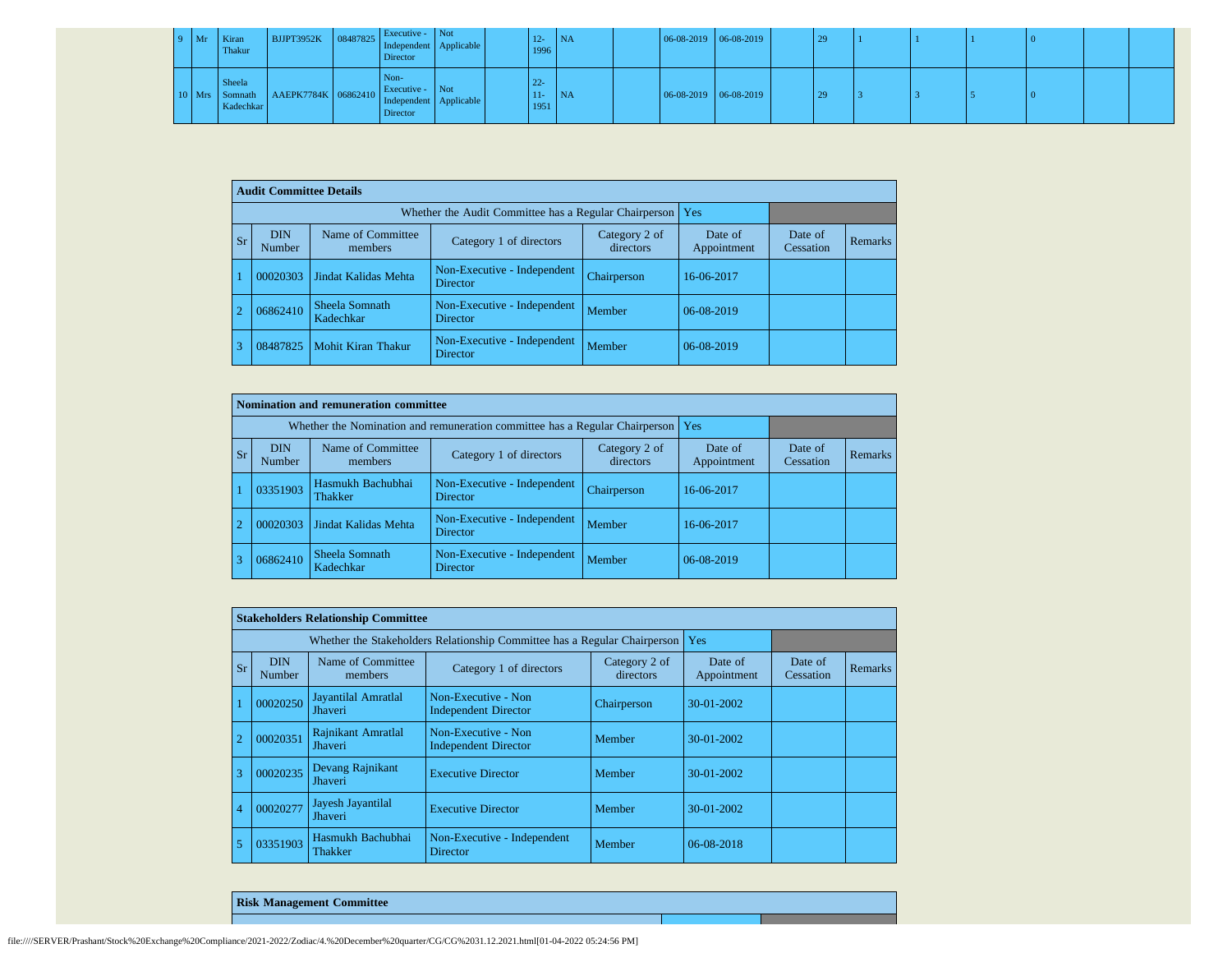|    |               | Whether the Risk Management Committee has a Regular Chairperson |                            |                            |                        |                      |         |
|----|---------------|-----------------------------------------------------------------|----------------------------|----------------------------|------------------------|----------------------|---------|
| Sr | DIN<br>Number | Name of Committee<br>members                                    | Category 1 of<br>directors | Category 2 of<br>directors | Date of<br>Appointment | Date of<br>Cessation | Remarks |

| Corporate Social Responsibility Committee |                      |                                                                                 |                            |                            |                        |                      |         |  |  |  |  |
|-------------------------------------------|----------------------|---------------------------------------------------------------------------------|----------------------------|----------------------------|------------------------|----------------------|---------|--|--|--|--|
|                                           |                      | Whether the Corporate Social Responsibility Committee has a Regular Chairperson |                            |                            |                        |                      |         |  |  |  |  |
| l Sr                                      | <b>DIN</b><br>Number | Name of Committee<br>members                                                    | Category 1 of<br>directors | Category 2 of<br>directors | Date of<br>Appointment | Date of<br>Cessation | Remarks |  |  |  |  |

## **Other Committee**

Sr DIN Number Name of Committee members Name of other committee Category 1 of directors Category 2 of directors Remarks

|                |                                                              |                                                                     |                                                                      | <b>Annexure 1</b>                     |                                                            |                                                                                      |                                                                          |
|----------------|--------------------------------------------------------------|---------------------------------------------------------------------|----------------------------------------------------------------------|---------------------------------------|------------------------------------------------------------|--------------------------------------------------------------------------------------|--------------------------------------------------------------------------|
|                | <b>Annexure 1</b>                                            |                                                                     |                                                                      |                                       |                                                            |                                                                                      |                                                                          |
|                | <b>III.</b> Meeting of Board of Directors                    |                                                                     |                                                                      |                                       |                                                            |                                                                                      |                                                                          |
|                |                                                              | Disclosure of notes on meeting of<br>board of directors explanatory |                                                                      |                                       |                                                            |                                                                                      |                                                                          |
| Sr             | Date(s) of<br>meeting (if any)<br>in the previous<br>quarter | Date(s) of<br>meeting (if<br>any) in the<br>current quarter         | Maximum gap<br>between any two<br>consecutive (in<br>number of days) | Notes for<br>not<br>providing<br>Date | Whether<br>requirement of<br><b>Ouorum</b> met<br>(Yes/No) | Number of Directors<br>present* (All directors<br>including Independent<br>Director) | No. of<br>Independent<br><b>Directors</b><br>attending the<br>$meeting*$ |
|                | 10-08-2021                                                   |                                                                     |                                                                      |                                       | Yes                                                        | 10                                                                                   |                                                                          |
| $\overline{2}$ |                                                              | 11-11-2021                                                          | 92                                                                   |                                       | Yes                                                        | 10                                                                                   | 5                                                                        |

|           | <b>Annexure 1</b>                                        |                                                                                                            |                                                                      |                               |                                       |                                                        |                                                                                             |                                                                             |  |  |  |  |  |  |
|-----------|----------------------------------------------------------|------------------------------------------------------------------------------------------------------------|----------------------------------------------------------------------|-------------------------------|---------------------------------------|--------------------------------------------------------|---------------------------------------------------------------------------------------------|-----------------------------------------------------------------------------|--|--|--|--|--|--|
|           | <b>IV. Meeting of Committees</b>                         |                                                                                                            |                                                                      |                               |                                       |                                                        |                                                                                             |                                                                             |  |  |  |  |  |  |
|           | Disclosure of notes on meeting of committees explanatory |                                                                                                            |                                                                      |                               |                                       |                                                        |                                                                                             |                                                                             |  |  |  |  |  |  |
| <b>Sr</b> | Name of<br>Committee                                     | $Date(s)$ of meeting (Enter<br>dates of Previous quarter<br>and Current quarter in<br>chronological order) | Maximum gap<br>between any two<br>consecutive (in<br>number of days) | Name of<br>other<br>committee | Reson<br>for not<br>providing<br>date | Whether<br>requirement<br>of Quorum<br>met<br>(Yes/No) | Number of<br>Directors present*<br>(All directors)<br>including<br>Independent<br>Director) | No. of<br>Independent<br><b>Directors</b><br>attending<br>the<br>$meeting*$ |  |  |  |  |  |  |
|           | Audit<br>Committee                                       | 10-08-2021                                                                                                 |                                                                      |                               |                                       | Yes                                                    | 3                                                                                           | 3                                                                           |  |  |  |  |  |  |
|           | Audit<br>Committee                                       | $11 - 11 - 2021$                                                                                           | 92                                                                   |                               |                                       | Yes                                                    | 3                                                                                           |                                                                             |  |  |  |  |  |  |

| <b>Annexure 1</b>                    |                                                     |
|--------------------------------------|-----------------------------------------------------|
| <b>V. Related Party Transactions</b> |                                                     |
| Sr Subject                           | Compliance status If status is "No" details of non- |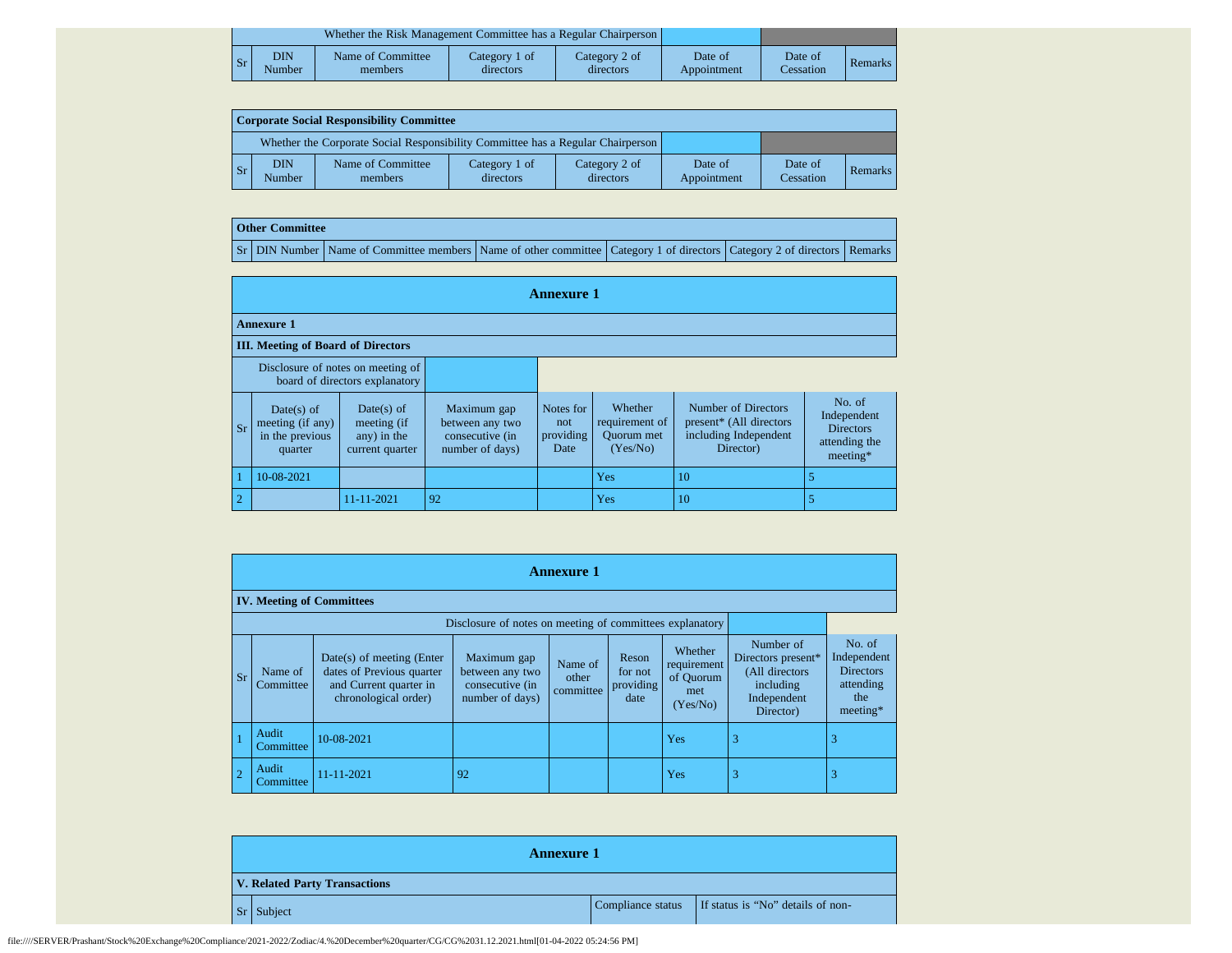|  |                                                                                                           | (Yes/No/NA) | compliance may be given here. |
|--|-----------------------------------------------------------------------------------------------------------|-------------|-------------------------------|
|  | Whether prior approval of audit committee obtained                                                        | Yes         |                               |
|  | Whether shareholder approval obtained for material RPT                                                    | <b>NA</b>   |                               |
|  | Whether details of RPT entered into pursuant to omnibus approval<br>have been reviewed by Audit Committee | <b>NA</b>   |                               |

|                | <b>Annexure 1</b>                                                                                                                                                                                               |                                  |
|----------------|-----------------------------------------------------------------------------------------------------------------------------------------------------------------------------------------------------------------|----------------------------------|
|                | <b>VI.</b> Affirmations                                                                                                                                                                                         |                                  |
| Sr             | Subject                                                                                                                                                                                                         | Compliance<br>status<br>(Yes/No) |
| $\overline{1}$ | The composition of Board of Directors is in terms of SEBI (Listing obligations and disclosure requirements)<br>Regulations, 2015                                                                                | Yes                              |
| $\overline{2}$ | The composition of the following committees is in terms of SEBI(Listing obligations and disclosure requirements)<br>Regulations, 2015 a. Audit Committee                                                        | Yes                              |
| 3              | The composition of the following committees is in terms of SEBI(Listing obligations and disclosure requirements)<br>Regulations, 2015. b. Nomination & remuneration committee                                   | Yes                              |
| $\overline{4}$ | The composition of the following committees is in terms of SEBI(Listing obligations and disclosure requirements)<br>Regulations, 2015. c. Stakeholders relationship committee                                   | Yes                              |
| 5              | The composition of the following committees is in terms of SEBI(Listing obligations and disclosure requirements)<br>Regulations, 2015. d. Risk management committee (applicable to the top 500 listed entities) | NA                               |
| 6              | The committee members have been made aware of their powers, role and responsibilities as specified in SEBI<br>(Listing obligations and disclosure requirements) Regulations, 2015.                              | Yes                              |
| $\overline{7}$ | The meetings of the board of directors and the above committees have been conducted in the manner as specified<br>in SEBI (Listing obligations and disclosure requirements) Regulations, 2015.                  | Yes                              |
| 8              | This report and/or the report submitted in the previous quarter has been placed before Board of Directors.                                                                                                      | Yes                              |
| 9              | Any comments/observations/advice of Board of Directors may be mentioned here:                                                                                                                                   | Textual<br>Information $(1)$     |

|                |                   | <b>Annexure 1</b>                        |
|----------------|-------------------|------------------------------------------|
| <b>Sr</b>      | Subject           | Compliance status                        |
|                | Name of signatory | Tejas Shah                               |
| $\overline{2}$ | Designation       | Company Secretary and Compliance Officer |

|                               | <b>Text Block</b>                   |
|-------------------------------|-------------------------------------|
| <b>Textual Information(1)</b> | No comments / observations / advice |

| <b>Signatory Details</b> |                                          |
|--------------------------|------------------------------------------|
| Name of signatory        | Tejas Shah                               |
| Designation of person    | Company Secretary and Compliance Officer |
| Place                    | Mumbai                                   |